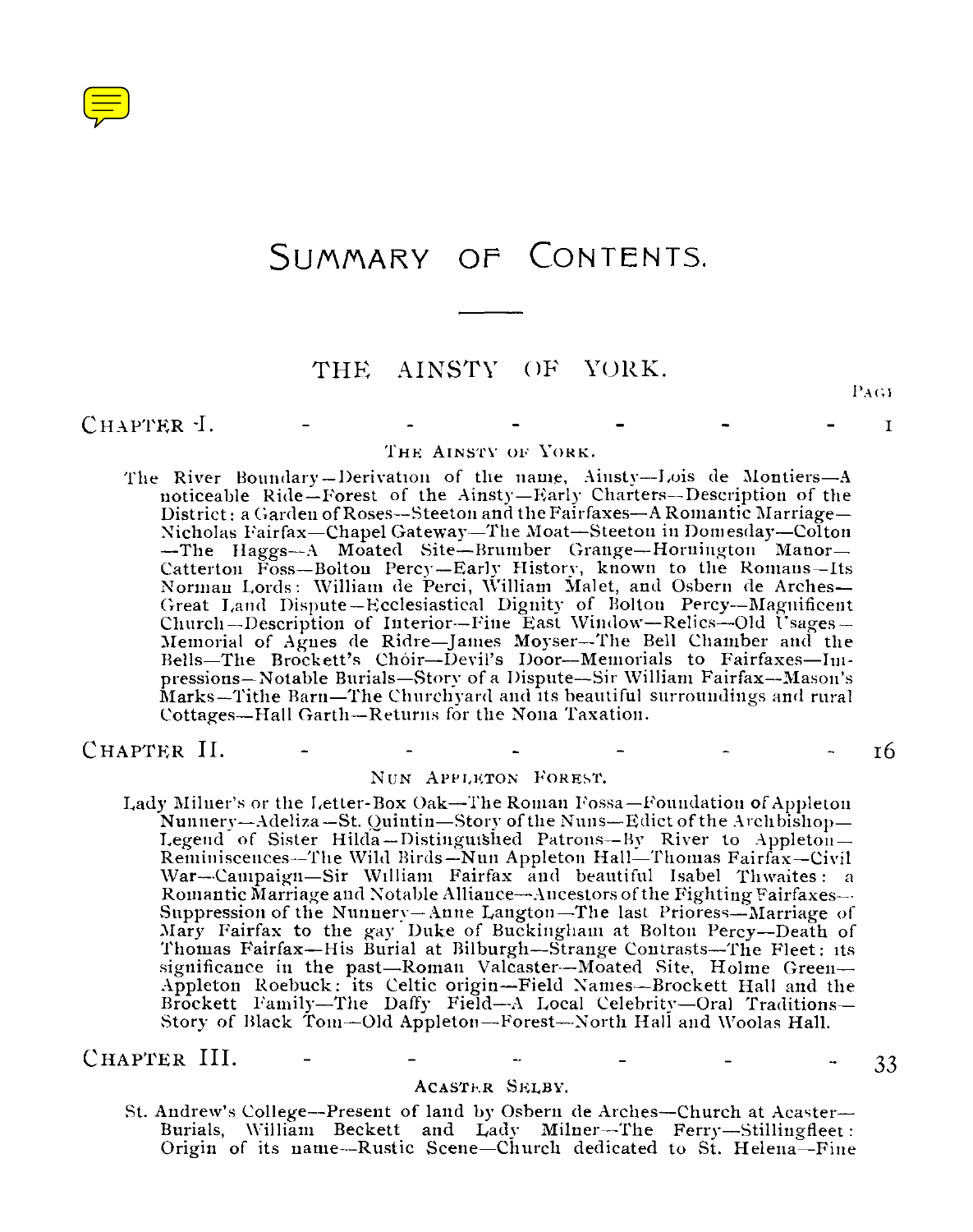

### CHAPTER III. *(continued).*

Norman Doorways—Traditiou of the Danes—Trussbut Family—The Moreby Chapel and the Accloms—Leper's Window—A Sorrowful Scene—Moreby and Naburn—The Palms Family—Acaster Malbis—The Malhises—Roman Camp and the Hall Garth—John of Acaster—Church of Holy Trinity : its Antiquities and notes of burial—Bishopthorpe—Leland's Description—Past Associations— Trial of Archbishop Scrope—Refusal of Lord Chief Justice Gascoigne to pass the Death Sentence—A Fatal Quarrel—Old Customs—The Tiber of Battle of Fulford—Siward's Hill—A Noble View—The New Walk—The Nunnery at Clementhorpe—Nuns censured by the Archbishop—The Swan Road—Baile Hill—The Key to the City—Invasion of York *(page* 46)— Etymology of its name—Celtic Founding—Roman Eboracum—Imperial Dominance—Vestiges of the Past—Eforwic of the Engle-folk—The Jorvic of the Sea Kings—A Magnificent Temple—The Baptism of King Edwin—Destruction of the Heathen Temple—The Building of the Cathedral—A Magnificent Monument— Brief Description—Famous Windows—Grand Display of Heraldry—Windows, Nave, Choir, and Chapter House—Remarkable Relics and Notahle Incidents— The Crowning of Royalty—St. Michael-le-Belfry—Ancient Glass—Guy Fawkes— John White and Thomas Gent bnried here—The Bedern Chapel—Church of St. Helena—Holy Trinity—Goodramgate : its charm, sanctity, and antiquity—Fragments of Heraldic Work—College Street and St. William's Uggleforth and Chapter House Street—Picturesque Features—The Treasury House---A Unique Relic--The Minster Court---A Place of Pictures---Bootham---The Temple of Belloua—Margaret Tudor and St. Margaret's Arch—A Fine Picture—Nell Gwynne's House, Clifton Green—Love Lane—Fine View of the City from the Meadows—Marygate and the Church of St. Olave—Memorial to Professor Phillips—Burial-place of William Etty and Joseph Halfpeuny =- St Mary's Abbey : a treasured ruin—Jarl Siward—Vandalism—The Hospitium, now the Museum of Antiquities—The Abbey Grounds : exquisite picture— A Contrast—The King's Manor—The Multangular Tower—Coney Street—The Guild Hall—Old Inns—Reginald Fawkes—Church of St. Martin : its features of interest--The Church of St. Michael and the Curfew Bell—Ouse Bridge— Camdeu's Description of the Mediaeval Structure—Accidents and Great Floods —Kidcote—North Street—Church of St. John—A representation of the Trinity— All Saints', North Street: interesting features—The Pryk of Conscience--Tanuer Row—Church of St. Gregory—Micklegate aud quaint architecture— St. Martin's-cum-Gregory — Impressions — Fragment of Roman Sculpture —Epitaphs—Church of Holy Trinity, Micklegate, anciently a Benedictine Priory—Ghost Story—Skeldergate—A Fairfax Mansion—Bishop Hill—Church of St. Mary the Younger : features of great antiquity—St. Mary the Elder— Ancient Wrought Stones—The Fairfaxes—The Duke of Buckingham—John Flaxman, R.A.—The Jacob's Well — Trinity Lane —" Plumbers' Arms,'' Skeldergate—Tom Bowling.

CHAPTER IV. 76

### THE WALLS OF YORK.

The Roman Girdle—The Auglo-Danish Barrier—Old Baile—Clifford's Tower—The Fortress on Baile Hill—Rebellion of the Anglo-Danish People—Garrisons Slaiu-- The Fortresses Dismantled—The Vengeance of the Normans—Edwardian Walls—Micklegate Bar—Pageantry of Royal Processions—Scenes witnessed during the War of the Roses—Reminiscences of the Sixth Legion—The Friars Gardens—George Stephenson—Hudson, the Railway King—Micklegate Bar : a uotable entrance—A picture of old-worldism--St Mary's Convent and Nunnery : a symbol of the past—Carr Croft—Archbishop Scrope—Old Baile—Skeldergate Postern—Church of All Saints', Fishergate —The Church of St. George—Burial-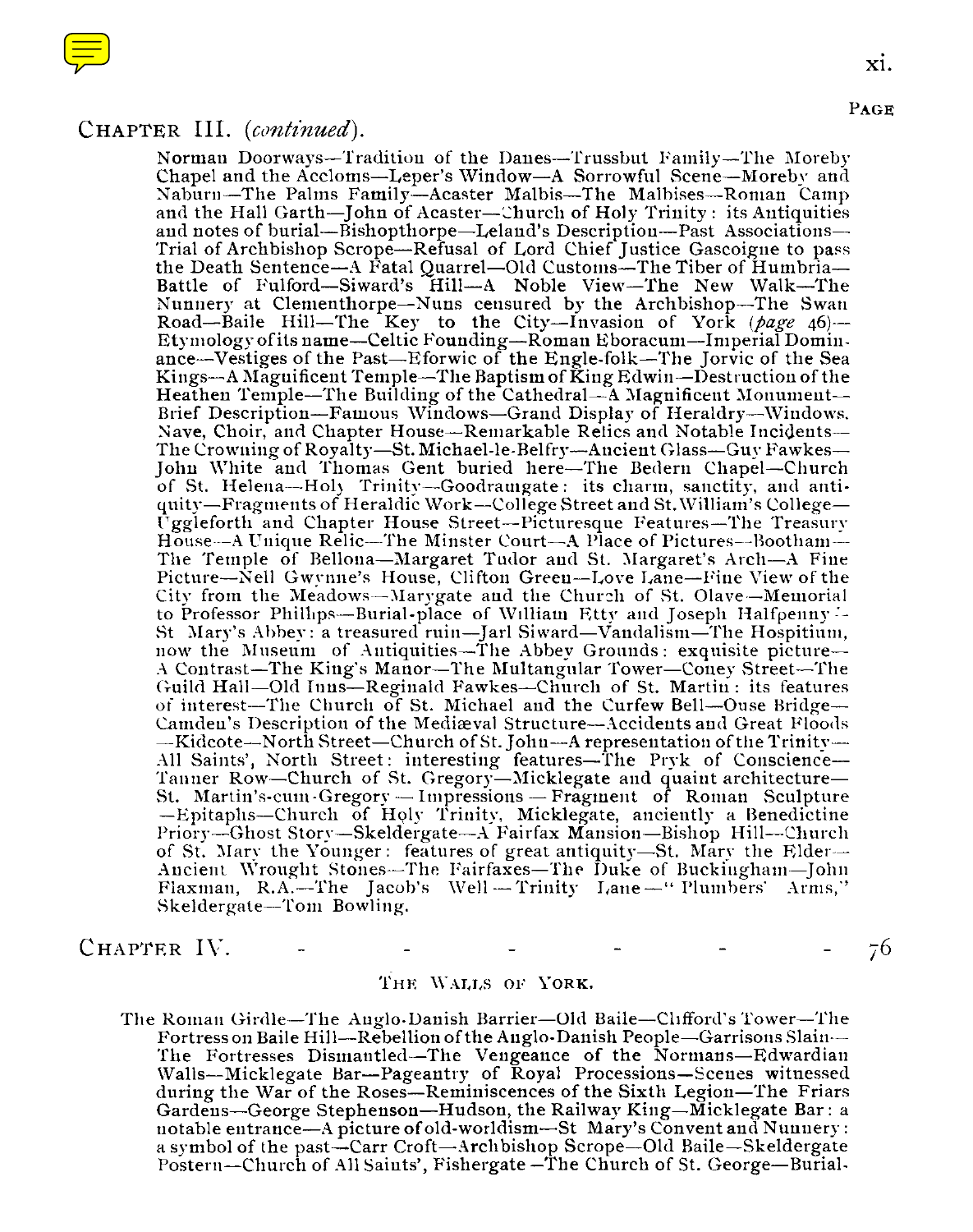

xii.<br>CHAPTER IV. (continued).<br>Diace of Dick Turpin–Walingate Bar–Church of<br>an interesting Arch–John Strange Winter–Chu<br>Family–Foss Islands–The Old Red Tower, Laye place of Dick Turpin -Walmgate Bar-Church of St. Lawrence-St. Margaret : an interesting Arch-John Strange Winter-Church of St. Dennis-The Percy Family-Foss Islands -The Old Red Tower, Layerthorpe-Jewbury : a buryiugplace of the Jews-The Venerable Church of St. Cuthbert-The Old Black Swan-Peasholm Green -The Bowes Family - Singular Customs-St. Anthony's Hall-The Langtons-A notable Lord Mayor-Hungate-The Family of Hungates-Guild of Shoemakers-Carmelite Friars-Holy Priest Well-The Guild of Merchant Tailors-St. Anthony's Fire-St. Andrew's Gate, Aldwark-The Church of St Helene-Site of the Imperial Palace-Monk Bar: mediæval architecture-Lord Mayor's Walk-The Deanery Grounds-Delightful pictures -Bootham Bar-St. Mary's Abbey-A notable incident-The aged Monk of Kirkstall's Story-A Stormy Scene at St. Mary's-The origin of Fountains Abbey-Fossgate-The Hall of Merchant Adventurers : a unique picture of the past-The Butchers' Guild, Colliergate-St. Saviourgate and Church-Stainbow Lane --Low Petersgate-Stonegate-Davygate-Antique Architecture-Early Printing-John White-Thomas Gent--Francis Hildyard-Booksellers' Alley-- Davy Hall and the Lardiners-Old-time Privileges-The Hospital of St. Leonard : Tudor architecture-The Shambles-Domesday Records-Church of St. Crux-Duke of Northumberland : his Tomb and Helmet-Chain ed Bible, &c. -Finkle Street and Feasgate-Old Inns-Rembrandtesque Effects-Old Romance-Market Scenes-Church of St. Helen-Temple of Diana-All Hallows-Lantern Tower-Record of Burials-Whip-ma, Whop ma Gate : an old tradition-Sketch of Old York.

### CHAPTER V.  $\qquad$  -  $\qquad$  -  $\qquad$  -  $\qquad$  -  $\qquad$  -  $\qquad$  99

Knavesmire: a Place of Execution, Racecourse, etc.—Hob Moor—Effigy of  $Hob =$ Acomb-Severus Hill-A Magnificent Funeral Pyre-Yacomb Sand-Dringhouses-A Street of Tombs-Copmanthorpe-Knight Templars-The Vayasours and Middletons—The High Ridge of Ainsty—An interesting Landscape— Dureresque Effect-Askham Bogs-An old-time Windmill-Reminiscences of Marston Fight-Askham Bryan and Brian Fits-Alan : notable names--The Sanctuary-Rural Pictures-A Pleasant Path-The Song-birds-Askham Richard-Domesday Record-William Malet-Osbern de Arches-Story of a Land Dispute-Manor and Town of Askham Richard-Church, etc.-The Path to Bilbrough-The Hill Fort-Magnificent Prospect-Bilbrough Church-The Norton Chapel-John and Margaret Norton-Curious Will of the latter-- The Basys-Fairfax Tomb-Legends and Stories concerning Black Tom-Site of the Manor Hall of the Nortons and Fairfaxes--A Chieftain's Grave-Hidden Wealth- The Fairfax Relics-Catterton-A Boundary Dispute- A great scrimmage between Rival Villagers-Admiral Robert Fairfax-Joseph Brooksbank-The Lost Village of Sandwith and the sfrife of Civil War-Whitehall, an ancient stronghold  $-$  Helaugh  $-$  Leland's Description- $-$ Discovery of a Celtic Tombstone-A Notable Inscription-The Gospel spread by the Disciples of St. Columba-St. Hieu-Father Haigh-Derivation of Helaugh-A Village Picture, 1899-Situation of Church -Doorway and Corbel Table -Lord Wharton's Tomb in Helaugh Church--Sir Thomas Wharton's victory over the Scots at Solway Moss-The Whartons' Tomb at Kirkby Stephen-The Truffstone-A Curious Custom-Billy McLean-A Castle of<br>the Bruces-Angram-Chapel Hill and Long Marston-The Priory of Helaugh-East and West Manors-The Hermitage in the Wood-The founding of the Priory-The Hagets and Depedens-Sir Brian Stapleton, interred at Helaugh Priory-Value of the Priory at the suppression of Monasteries-The Priory Chapel and remains of the Priory-Bossall Field-The old Forest of Ainsty-Fight between a Forester and a Wild Cat-The Cell in the Wood.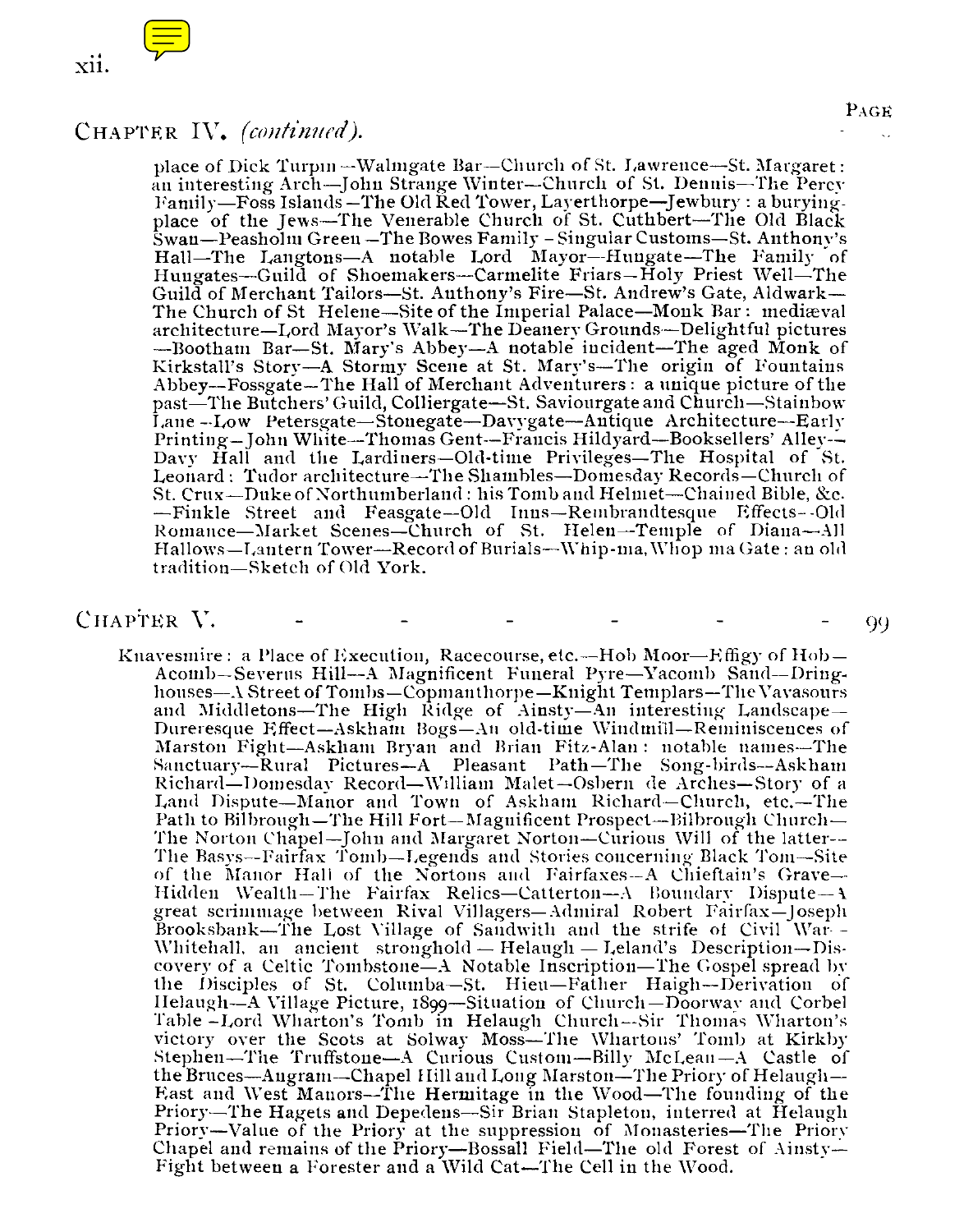

# WHARFEDALE.

|               |                                   |                                        |                                                                        |                                                                                                                                                                                                                                                                                                                                                                                                                                                             | X111. |
|---------------|-----------------------------------|----------------------------------------|------------------------------------------------------------------------|-------------------------------------------------------------------------------------------------------------------------------------------------------------------------------------------------------------------------------------------------------------------------------------------------------------------------------------------------------------------------------------------------------------------------------------------------------------|-------|
|               |                                   |                                        | WHARFEDALE.                                                            |                                                                                                                                                                                                                                                                                                                                                                                                                                                             |       |
| CHAPTER VI.   |                                   |                                        |                                                                        |                                                                                                                                                                                                                                                                                                                                                                                                                                                             | PAGE  |
|               |                                   |                                        | THE WHARFE.                                                            |                                                                                                                                                                                                                                                                                                                                                                                                                                                             | 129   |
|               |                                   |                                        | The course of the Wharfe, from Cam Fell to its junction with the Ouse. |                                                                                                                                                                                                                                                                                                                                                                                                                                                             |       |
| CHAPTER VII.  |                                   |                                        |                                                                        |                                                                                                                                                                                                                                                                                                                                                                                                                                                             | 134   |
|               |                                   |                                        | TADCASTER.<br>Celtic, Roman and Anglo-Danish periods reviewed.         |                                                                                                                                                                                                                                                                                                                                                                                                                                                             |       |
| CHAPTER VIII. |                                   |                                        |                                                                        |                                                                                                                                                                                                                                                                                                                                                                                                                                                             |       |
|               |                                   |                                        | THE PERCYS.                                                            |                                                                                                                                                                                                                                                                                                                                                                                                                                                             | 145   |
|               | Sketch of the great Percy family. |                                        |                                                                        |                                                                                                                                                                                                                                                                                                                                                                                                                                                             |       |
| CHAPTER IX.   |                                   |                                        |                                                                        |                                                                                                                                                                                                                                                                                                                                                                                                                                                             | 154   |
|               | significance.                     |                                        |                                                                        | Tadeaster during the Mediaval period-The Church, its architecture and historic                                                                                                                                                                                                                                                                                                                                                                              |       |
| CHAPTER X.    |                                   |                                        |                                                                        |                                                                                                                                                                                                                                                                                                                                                                                                                                                             | - 165 |
|               | Tadcaster Bridge and Castle Hill. |                                        |                                                                        |                                                                                                                                                                                                                                                                                                                                                                                                                                                             |       |
| CHAPTER XI.   |                                   |                                        |                                                                        |                                                                                                                                                                                                                                                                                                                                                                                                                                                             | 170   |
|               |                                   |                                        | tion-Inscription and Memorial in the Church, etc.                      | The position of Tadcaster-Ancient Entrenchments-Celtic and Roman Relics-<br>Royal Pageants—The Wai of the Rival Roses—Incidents of the Civil War—The<br>Fight at the Bridge-Improvement of the High Roads-Destruction of Toll<br>Bar--Coaching Days and Coaching Houses-Tadcaster and its Worthies Fifty<br>Years ago-Its Colossal Breweries-The Grammar School, Ancient Founda-                                                                            |       |
| CHAPTER XII.  |                                   |                                        |                                                                        |                                                                                                                                                                                                                                                                                                                                                                                                                                                             | 100   |
|               |                                   | Toulston Lodge-Battle of Bramham Moor. |                                                                        | Tadcaster to Grimston-Ketueln Bridge-Grimston and Kirkby Wharfe-Stutton<br>-Its Ancient Mill-Bygone Worthies-Jackdaw Quarries-Peter's Post and the<br>Vavasours-Headly Bar and Ermyn Street-Headly Priory and Samt Robert-                                                                                                                                                                                                                                  |       |
| CHAPTER XIII. |                                   |                                        |                                                                        |                                                                                                                                                                                                                                                                                                                                                                                                                                                             | 203   |
|               | Well-Easedvke,                    |                                        | BRAMHAM.                                                               | George Lane-Fox-Church of All Saints-Bramham Moor Races-The Village of<br>Clifford—The Rising of the North—Oglethorp Hall—Toulston Hall—Newton<br>Kyme-Church of St. Andrew's-The Fairfaxes-Smaws-Killbois-The Pin                                                                                                                                                                                                                                          |       |
| CHAPTER XIV.  |                                   |                                        | WIGHILL.                                                               |                                                                                                                                                                                                                                                                                                                                                                                                                                                             | 223   |
|               |                                   |                                        | Existing Remains—Pale Bank—An Ancient Enclosure.                       | Church of All Hallows-The Tombs and Memorial of the Stapletons-Local Tra-<br>ditions-Johnson, the late Parish Clerk-The Ancient Manor Hall at Wighill-<br>Early Owners-The Turets, Hagets, and Blanemonsters-Ancient Moated Site-<br>Elizabethan Manor Hall-Vestiges of old-time occupation-Wighill Park-<br>Bilton Church and its Story-Glimpses of Feudal Days-Bilton Hall-Bickerton<br>Bar—Tockwith and Rudgate—Sinningthwaite Priory, Early History and |       |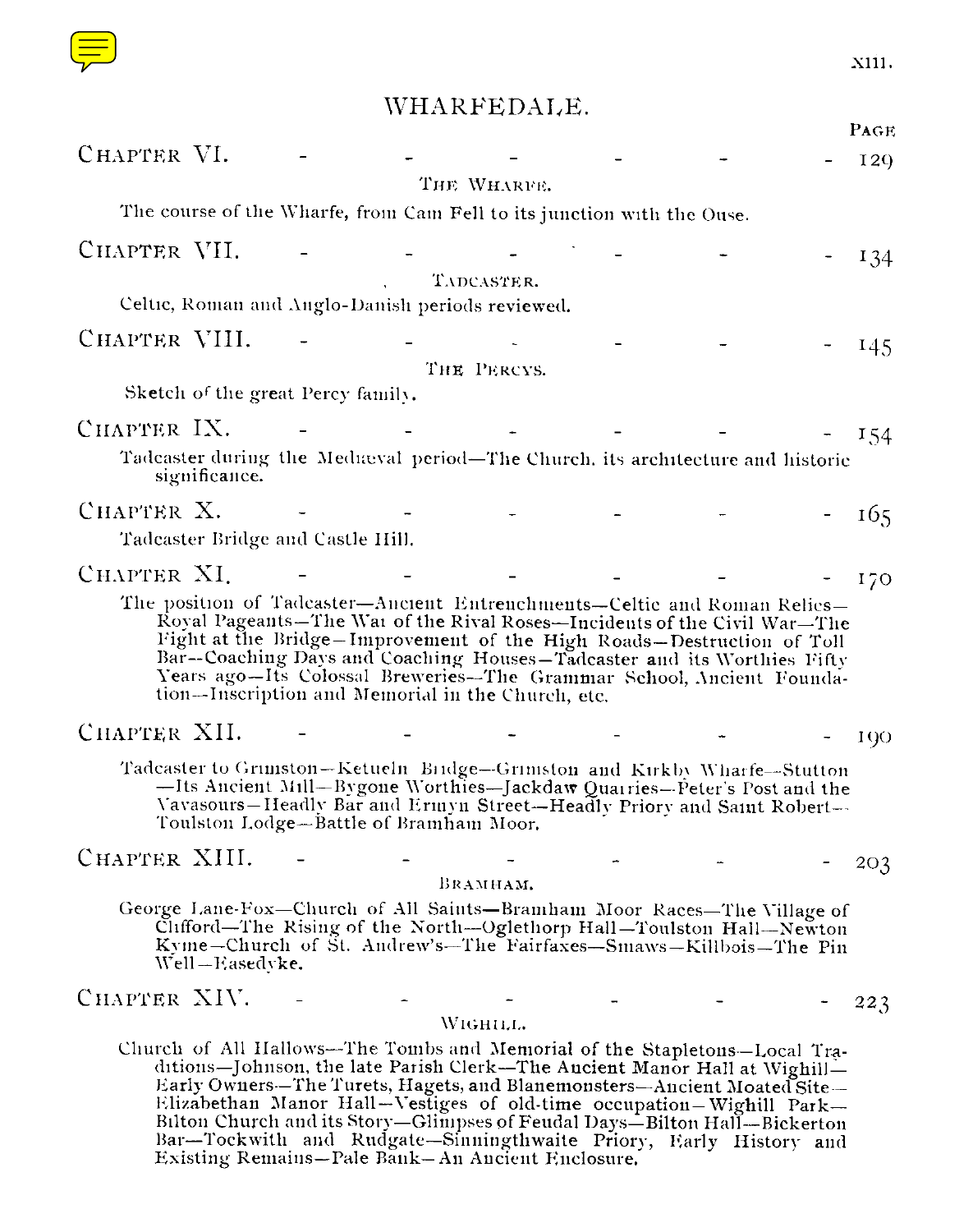



<sup>C</sup> HAPTER XV. - - - - - 242

PAGE

Walton and Thorparch Antiquities--Early Home of the Fairfaxes—Local Traditions—Longevity of its Inhabitants —Rudgate Chapel Wood—St Helen's Well and Ford—Well Worship—Old Customs—Moat House—Story of Nevison— Thorparch and Boston Spa—Ancient Owners—" Gamel, Son of Orm "—A Notable Incident in the History of Northumbria—Family of D'Arques—Old Castle at Thorparch—Church of All Saints, its Ancient Features—Boston Spa —Deepdale and Jackdaw Crag—The Flint Mill—Au Old-World Story—Water-Kelpie—A singular Fox-Hunting-Scene.

### CHAPTER XVI. - - 263

Wetherby, an Old-World Settlement—The Bridge—Castle Garth—Knight Templars —Raid of the Scots—Wetherby Chapel—" Whip-Dog Day "—Fight at the Bridge —The Town in Coaching Days—The Great North Road—Local Worthies — Prehistoric Wetherby—Discovery of Human Remains—Querns and other Antiquities.

CHAPTER XVII. - - - - - - - - 276

ROUND ABOUT KIRK DEIGHTON, INGMANTHORPF, SPOFFORTH, AND COWTHORPE.

Hall Garth and Orchards—Ingmanthorpe, its positiou and Antiquity—The Roos Family—The Magna Charta— Cowthorpe Oak and Church, Interesting Features-The River Crimple-Spofforth in pre-Norman Times-Gamelbar-The Percy Lords—A Notable Deed in History—Harry Hotspur—The Church, Interesting Features—North Deighton. its position—" Barrows,'' etc.—Kirk Deighton, fine position  $-$  Merlesweyn, Trusselbut and Roos  $-$  Interesting Church of All Hallows —Priest Hill—Stockeld Park and Sicklinghall.

### CHAPTER - - 299

Micklethwaite, Linton and Collingham, Significant Features—A Chapter in English History revealed in its Crosses—The Kings Oswini and Oswy and Queen Eanfleda—Church of Saint Oswald, Compton, Antiquity of its Foundation. Picturesque Features —Rigton, its charming situation—Pompocali, Site of a Camp—Etchell Crags—Wike Hill Ghost—A Treasure Trove—Brandon and Blackmoor—Remains of the Roman Street and Furnaces—Jacky Briggs and Billy Turner—" Holy Well," Brandon—Shadwell Red Hall, and Birkby and Elltofts—Thorner, its position in Norman Times—Distinctive Features—Local Longevity— Nathan Dalby—Nunnery Farm—Scarcroft and the Rithers, Rowley, etc.—Bardsey, a British Settlement—Celtic Earthworks—Bardsey Grange —William Congreve and Francis Thorpe --Bardsey Church, its Saxon Features, and Impressive Norman Work—Keswick, its Early History—A Moated Site and the Old Hall—Village Features—Keswick Beck—Farmer Wright—The Lost Hamlet of Ardsley--Silver Hills and the Treasure Trove—Wilfar's Well and the Murder of King Oswini—Lofthouse—Hollinghall and the Bickerdikes—Harewood Avenue and Gallows Hill—Stockton—Ancient Relics—\ Picturesque Reach of the Wharfe.

### CHAPTER XIX.

- 340

Woodhall and Clapgates—The Lost Packman—Cliff Top, a commanding standpoint—Descriptive and Historic Sketch—Kereby—Chapel Hill and Netherby —Wharfe Spring Brewery—Ancient Occupied Site—The Wishing Well—Witchcraft and Superstitions—Local Stories—The Netherby Ford—Accounts of Deaths by Drowning—The Water Kelpie—A Ghost Story, etc.—Morcar's Hill